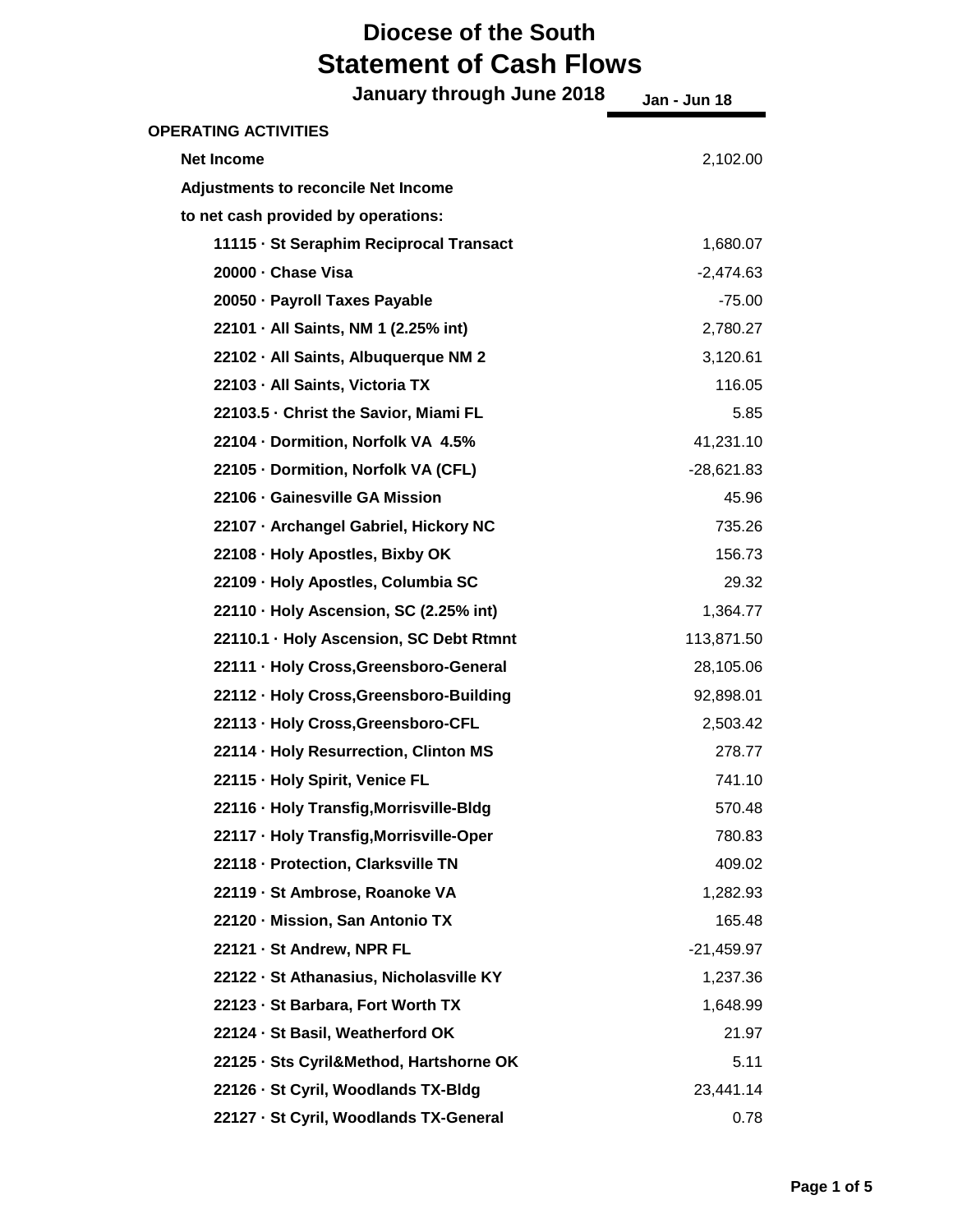| January through June 2018                 | Jan - Jun 18  |
|-------------------------------------------|---------------|
| 22128 - St Cyril, Woodlands TX-CFL        | 907.75        |
| 22129 · Sts Geo&Alexandra, Ft Smith Bld   | 1,441.77      |
| 22129.1 · Sts Geo&Alexandra, Ft Smith Opt | 1,157.05      |
| 22130 · St George, Pharr TX               | 434.03        |
| 22131 - St Innocent, Macon GA             | $-163,864.51$ |
| 22132 · St Innocent, Macon GA-Icons       | $-76,732.81$  |
| 22133 · St James, PSL FL                  | $-3,769.45$   |
| 22134.1 · St James, PSL FL-CFLs           | $-43,444.74$  |
| 22135 · St James, Beaufort SC             | 1,931.88      |
| 22136 · St John Chicago, Rogers AR-Oper   | $-4,454.26$   |
| 22137 · St John Damascus, Tyler TX        | 484.33        |
| 22138 · St John OTL, Greenville SC        | 34.60         |
| 22139 - St John WW, Atlanta GA-CFL        | 24,589.43     |
| 22139.1 · St John WW, Atlanta GA 3.5%     | 26,554.22     |
| 22140 · St Jonah, Alpine TX               | 827.13        |
| 22141 · St Maria of Paris, Cleveland TN   | 1,008.28      |
| 22142 · St Mark, Bradenton FL             | 8.85          |
| 22143 - St Mark, Bradenton FL-Hall        | 1,016.03      |
| 22144 - St Mark, Bradenton FL-CFL         | 450.84        |
| 22145 · St Matthew, Baton Rouge LA        | $-61,174.74$  |
| 22146 - St Maximus, Denton TX-Bldg        | 1,958.20      |
| 22147 · St Maximus, Denton TX-Seminarian  | 684.89        |
| 22148 · St Nektarios, Waxahachie TX-Bldg  | 157.32        |
| 22149 - St Nektarios, Waxahachie TX-Oper  | 124.76        |
| 22150 · St Peter, Jupiter FL              | 14,257.96     |
| 22151 · St Paul, Denison TX               | $-4,746.12$   |
| 22152 · St Philip, Tampa FL               | 1,150.97      |
| 22153 · St Raphael, FL 4.5%               | 2,115.20      |
| 22153.1 · St Raphael Investment Fund      | 4,219.57      |
| 22153.2 · St Raphael (PRF)                | 1,597.48      |
| 22154 · St Sava, Allen TX                 | $-28,585.77$  |
| 22155 · St George, Memphis TN             | 132.21        |
| 22155.5 · St Seraphim, Dallas 2.75        | $-25,867.59$  |
| 22155.6 · St Seraphim, Dallas-PrRetiremt  | 1,675.18      |
| 22155.7 · St Seraphim, Dallas Bldg Fund   | 84,794.73     |
| 22155.9 · St Stephen, Orlando FL          | 12,307.29     |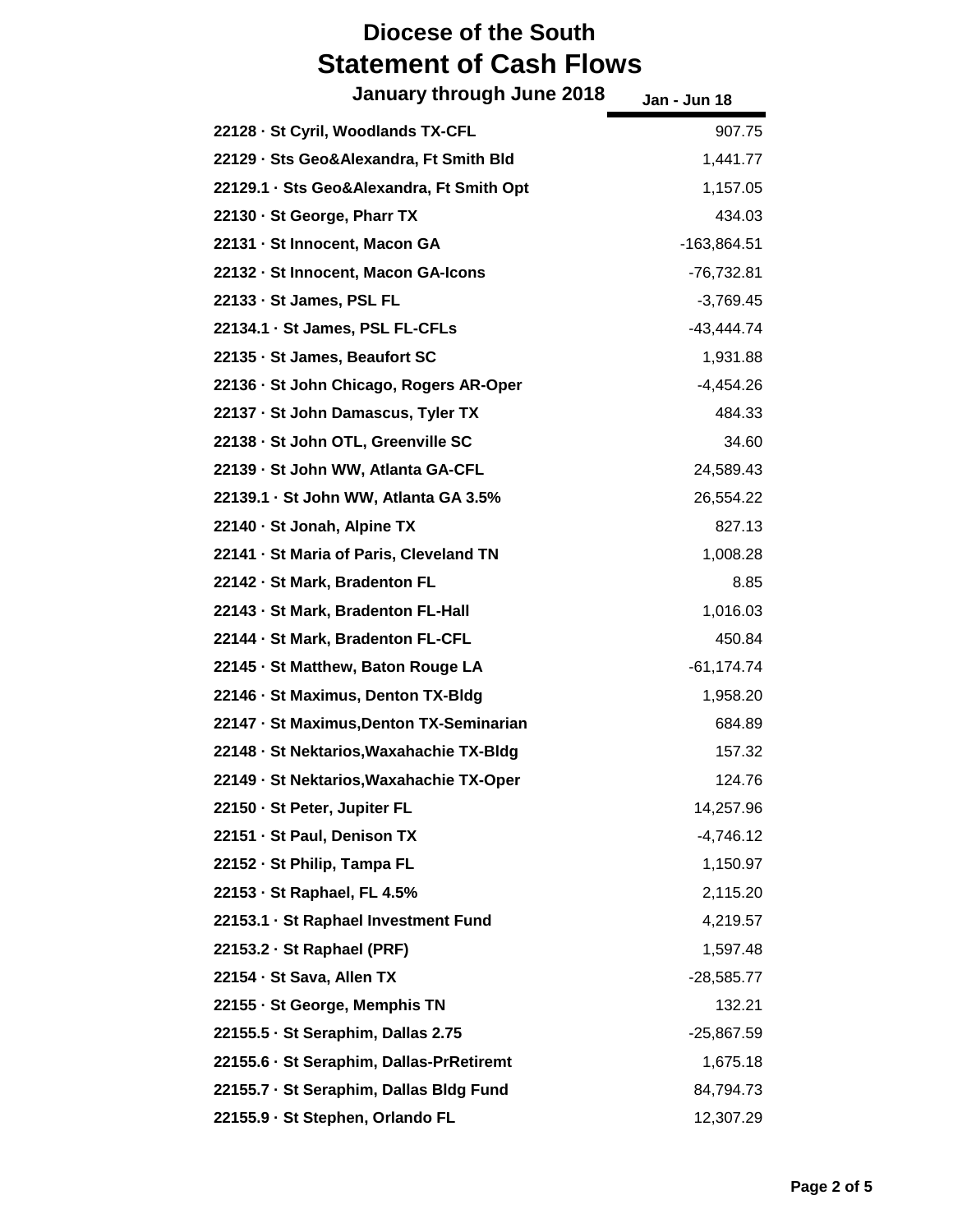| January through June 2018                | Jan - Jun 18 |
|------------------------------------------|--------------|
| 22156 · St Symeon, Birmingham AL-Bldg    | 0.06         |
| 22156.1 · St Symeon, Birmingham-Cemetery | 0.36         |
| 22156.2 · St Symeon, Birmingham-Deep Rsv | 984.68       |
| 22157 · St Tikhon, Chattanooga TN        | 390.68       |
| 22158 - St Timothy, Toccoa GA            | $-8,497.31$  |
| 22159 - St John Orlando Mission          | 6,475.47     |
| 22160 - Russian Mission, Orlando FL      | $-1,651.74$  |
| 22161 · St Raphael, Quincy IL 4.25%      | 30,643.16    |
| 22162 - St Anthony, San Antonio 3.5%     | 50.15        |
| 22501 · Appalachians Deanery             | 85.45        |
| 22502 - Carolinas Deanery                | 2,571.65     |
| 22503 · Dallas Deanery                   | 40.68        |
| <b>Individual 8</b>                      | 1,823.16     |
| <b>Individual 10</b>                     | 159.40       |
| <b>Individual 12</b>                     | 68,033.95    |
| <b>Individual 12</b>                     | $-69,461.12$ |
| <b>Individual 14</b>                     | $-7,053.75$  |
| <b>Individual 17</b>                     | 436.99       |
| <b>Individual 18</b>                     | $-2,508.08$  |
| <b>Individual 20</b>                     | 168.92       |
| <b>Individual 20</b>                     | 869.66       |
| <b>Individual 21</b>                     | 363.94       |
| <b>Individual 22</b>                     | 553.30       |
| Individual 23                            | $-4,825.08$  |
| <b>Individual 24</b>                     | 450.15       |
| <b>Individual 25</b>                     | 1,035.58     |
| <b>Individual 26</b>                     | 24.01        |
| <b>Individual 30</b>                     | $-5,000.00$  |
| <b>Individual 34</b>                     | 476.76       |
| <b>Individual 34</b>                     | $-10,152.67$ |
| <b>Individual 36</b>                     | $-10,204.45$ |
| <b>Individual 37</b>                     | 471.73       |
| <b>Individual 38</b>                     | 219.91       |
| <b>Individual 39</b>                     | 987.13       |
| <b>Individual 40</b>                     | 5.23         |
| <b>Individual 42</b>                     | 214.05       |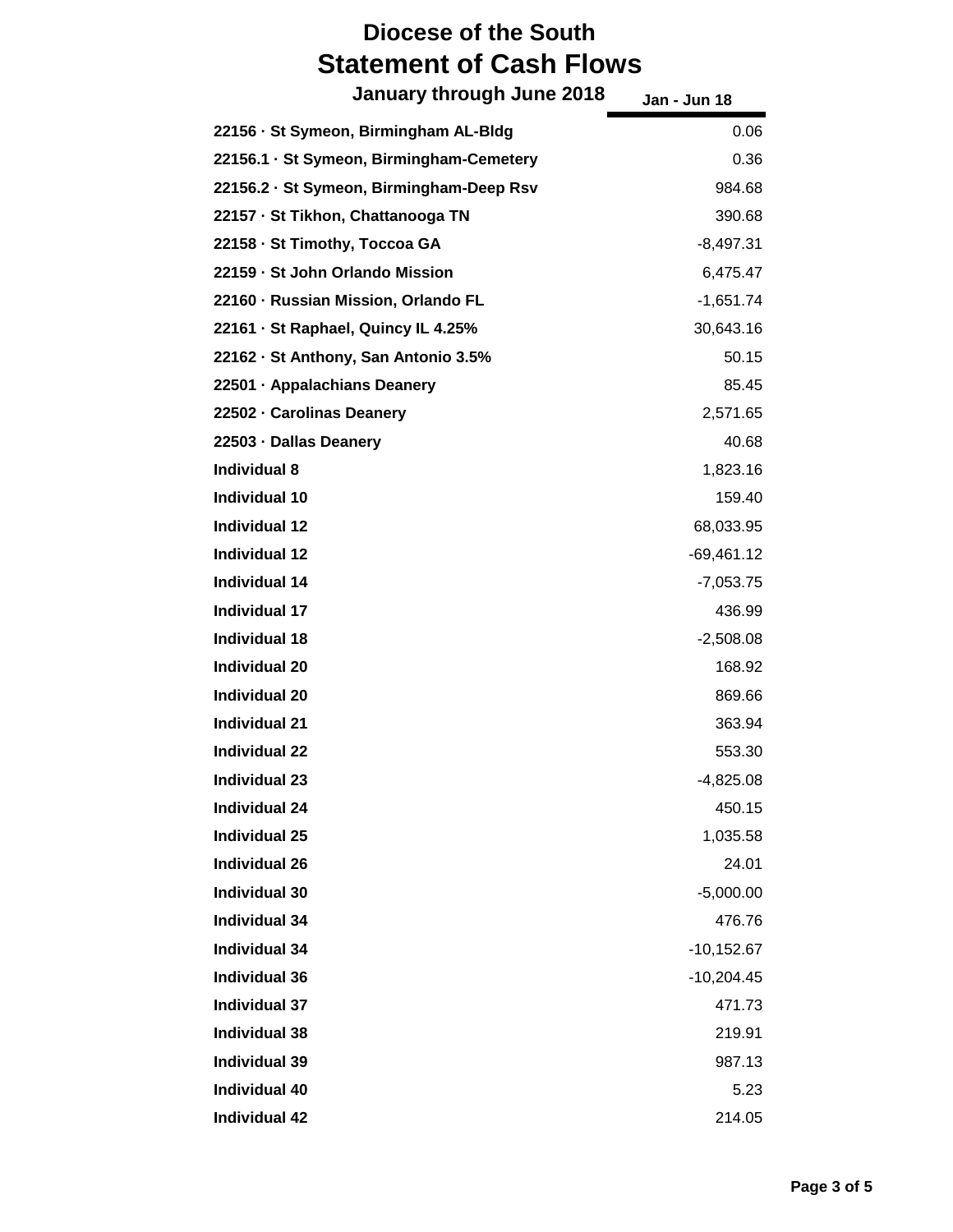| January through June 2018                        | Jan - Jun 18 |
|--------------------------------------------------|--------------|
| <b>Individual 42</b>                             | $-303.51$    |
| <b>Individual 43</b>                             | 4,080.34     |
| <b>Individual 44</b>                             | 233.37       |
| <b>Individual 45</b>                             | $-10,152.28$ |
| <b>Individual 46</b>                             | 101.42       |
| <b>Individual 48</b>                             | $-9,843.19$  |
| <b>Individual 28</b>                             | 434.90       |
| <b>Individual 48</b>                             | $-9,639.91$  |
| <b>Individual 48</b>                             | 360.09       |
| <b>Individual 49</b>                             | 25,187.97    |
| 24101 · Holy Apostles, Bixby OK                  | 4,793.61     |
| 24103 · St Athanasius, Nicholasville KY          | $-19,840.11$ |
| 24104 · St George, Pharr TX                      | $-5,427.03$  |
| 24105 - St Gregory, Moundville AL                | $-10,904.85$ |
| 24106 · St James, PSL FL                         | $-15,939.23$ |
| 24107 · St John Damascus, Tyler TX               | $-7,228.21$  |
| 24108 - St Symeon, Birmingham AL                 | $-19,130.01$ |
| 24109 - St Basil, Wilmington NC                  | $-8,214.53$  |
| 24501 · St Basil, Weatherford OK                 | $-3,210.03$  |
| 24503 - St Nektarios, Waxahachie TX              | $-4,105.42$  |
| <b>Net cash provided by Operating Activities</b> | $-48,484.13$ |
| <b>INVESTING ACTIVITIES</b>                      |              |
| 14002.1 · Dormition, VA Loan Recvbl              | 107,226.17   |
| 24708 - Dormition-Nonguar Mgd Debt               | $-2,209.01$  |
| 14003 · Holy Apostles, Bixby OK                  | -731.15      |
| 14004.1 · Holy Apostles, SC Loan Recvbl          | 1,684.88     |
| 14005 · Holy Ascension, Mt Pleasant SC           | $-10,702.18$ |
| 14006 · Holy Cross, Greensboro NC                | $-414.72$    |
| 14007.1 · Holy Nativity, LA Loan Recvbl          | 11,336.92    |
| 24702 · Holy Nativity-Nonguar Mgd Debt           | $-16,462.60$ |
| 14008.1 · Holy Resurrection, SC Loan Recv        | 4,209.57     |
| 24703 · Holy Resur-Nonguar Managed Debt          | $-3,542.16$  |
| 14009 - Holy Spirit, Venice FL                   | 12,323.95    |
| 14011 · Protection, Clarksville TN               | 5,960.26     |
| 14012 · St Athanasius, Nicholasville KY          | 17,048.83    |
| 14013.1 · St Barbara Loan Receivable             | 50,289.46    |